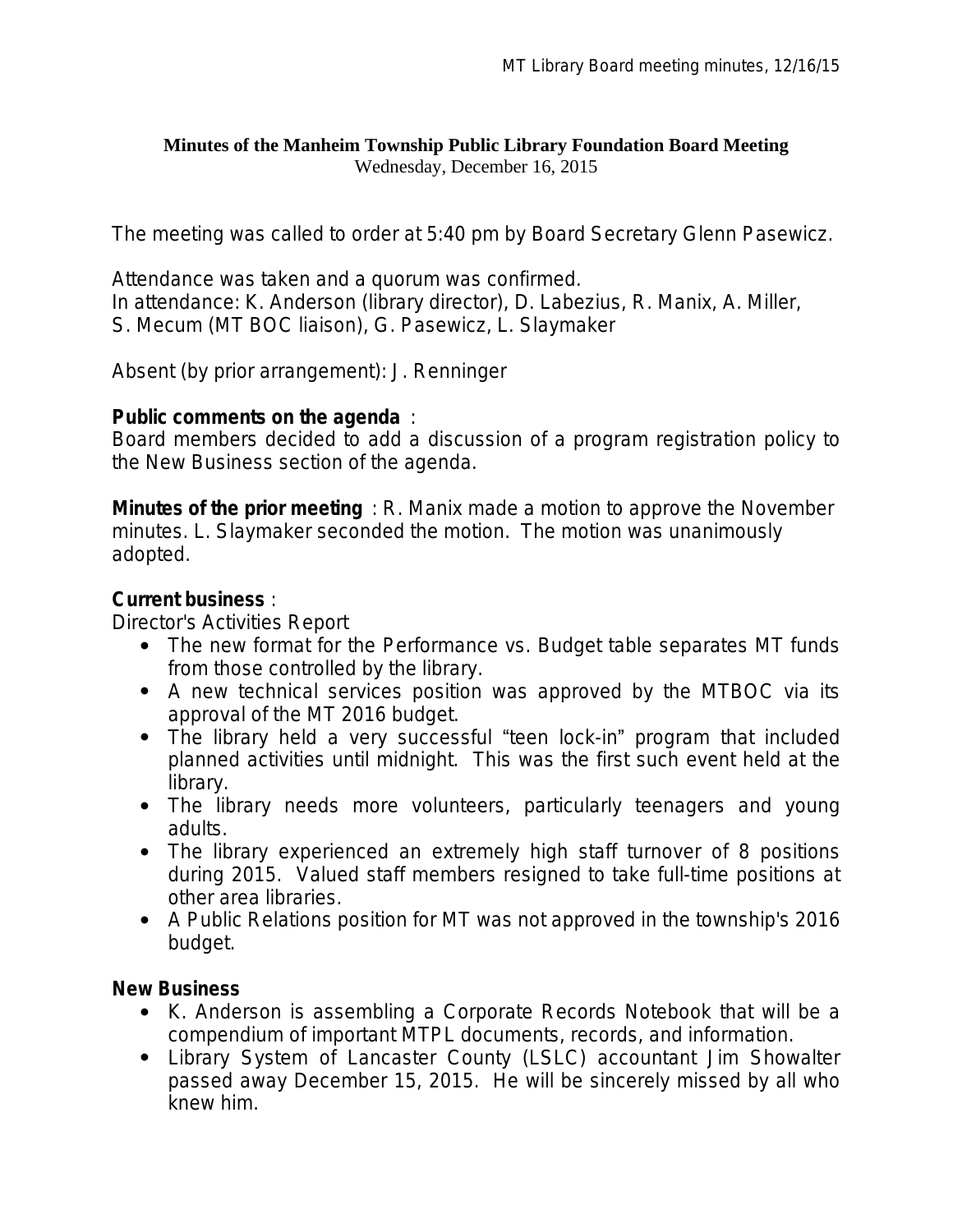- Pete Petruski resigned as Executive Director of LSLC. The position is an appointment of the Lancaster County Commissioners.
- LSLC is borrowing against its capital to meet expenses while awaiting enactment of Pennsylvania's 2015-2016 General Fund Budget.
- The MTPL's 2016 calendar of holidays and closures was discussed. A. Miller made a motion to approve the calendar. L. Slaymaker seconded the motion. The motion was unanimously adopted.
- The board discussed ideas for fundraising in 2016.
- The board discussed program registration policies intended to ensure that MT residents are not displaced by non-resident patrons when program space is limited, although there is no indication to date that residents have been excluded from programs. A non-resident user fee was discussed. Should the library adopt a fee-based policy for basic services, however, it may risk the loss of funding from the state. Online registrations were discussed as a policy option; however, the MT Library does not have the IT resources to differentiate between residents and non-residents in an online environment. Another proposal was that residents could be given exclusive opportunities to register in-person; however, it was decided that any such time limitation would be burdensomely inconvenient to residents, particularly working parents of young children (who compose many of the library's programs' participants). The board decided to continue discussion of this topic at a later meeting and Katrina will continue to explore other options.

## **Old Business**

 The annual appeal letter has received \$22,072.08 in responses from 148 donors to date. The board's president and other members might sign next year's letter.

## **Standing Committee Reports**

Facilities Committee

• No report.

Friends Group

• No report.

Finance Committee

- Board Treasurer duties will be transferred from J. Renninger to R. Manix in early January.
- The RBC account had \$114,010.69. MT asked that the board change its investment policy to allow for annual withdrawals for use to offset township expenses.
- The Lancaster County Community Foundation account began 2015 with \$133,890 and was showing \$126,450 as of September 30, 2015, which is a loss \$7,440.

Personnel Committee